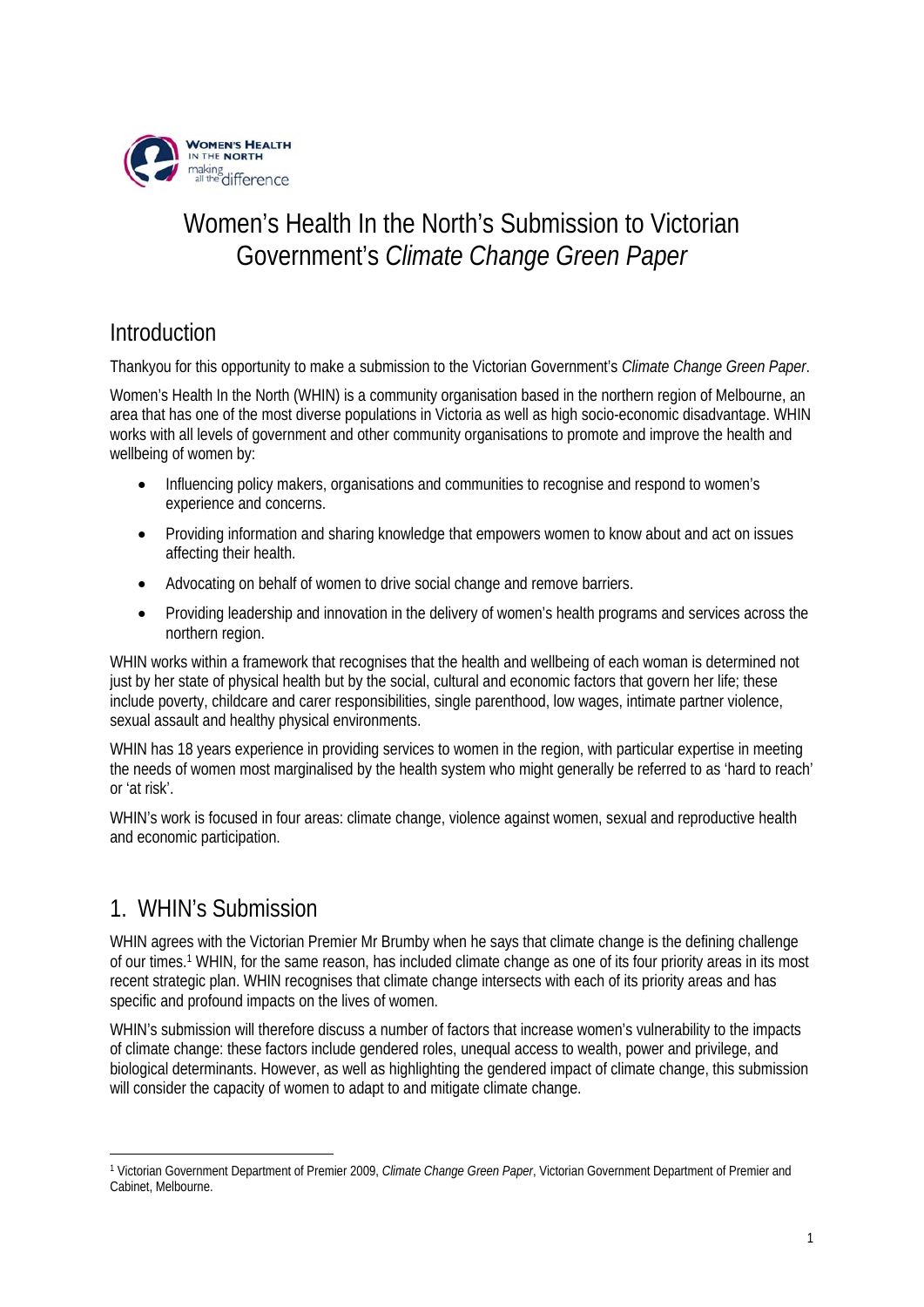## 2. Gender Matters in Climate Change

Gender inequality is a major factor contributing to the increased vulnerability of women and girls in disaster situations, such as Hurricanes Mitch and Katrina and flooding in South and East Asia, that are being increasingly linked to climate change.2

Globally, women are more vulnerable to the impacts of disasters due to different social roles and status.3 For example, recent catastrophic events show that women worldwide have been disproportionately affected by environmental disasters—up to 70 per cent of those killed in the 2004 Asian tsunami were women and another 70 per cent of those who died during the 2003 European heatwave were also women. Indeed, 85 per cent of people who die from climate-induced disasters are women.4 The heat wave in France in 2003 caused more than 15,000 deaths, mainly due to dehydration, hyperthermia and heat stroke. Sixty-four per cent of those who died were women.5 As environmental disasters increase because of climate change, women will be increasingly affected.

While there is belated recognition that women in developing nations are highly vulnerable to the effects of climate change, there is less acknowledgement that women in wealthy countries are also more susceptible or susceptible in ways different from men.

Despite this, many of the policies and reports addressing climate change, including Professor Ross Garnaut's *Final Report* and the *Victorian Climate Change Green Paper*, are gender blind.

Research that examines the gendered impacts of climate change has been overlooked at all levels and in all areas, including at federal, state and local government levels, by policy-makers and in academia.

When governments and think-tanks deliberate on strategies for combatting climate change, they'll very likely bypass one highly salient variable. This variable is that global warming's causes, effects, and solutions, are gendered.6

There has been some work into the gendered impact of climate change in Victoria at state level such as the *Victorian Government's Rural Women, Drought and Climate Change* initiative. However, the findings of this initiative appear not to have influenced the *Green Paper*.

International, national and Victorian policy shows that gender blind approaches are problematic. This is also the case for climate change. The World Health Organisation's (WHO) statement that asserts the need to respond adequately to gender inequality can be considered in the context of climate change:

… it is not enough simply to "add in" a gender component late in a given project's development. Research, interventions, health system reforms, health education, health outreach, and health policies and programs must consider gender from the beginning.7

Internationally, a number of bodies have expressed their concern that a gendered perspective is lacking in policies that address climate change. These include the Committee on the Elimination of Discrimination against Women (CEDAW), which has pointed to the absence of a gendered perspective in the *United Nations Framework Convention on Climate Change (UNFCCC)* and other global and national policies and initiatives on climate change. The committee calls on States Parties to include gender equality as an overarching guiding principle in the UNFCCC agreement expected at the 15th Conference of Parties in Copenhagen.8

http://www.un.org/womenwatch/daw/csw/csw52/issuespapers/Gender%20and%20climate%20change%20paper%20final.pdf 3 Women's Environmental Network 2007, *Women's Manifesto on Climate Change*, Women's Institute, viewed 16 September 2009, http://www.wen.org.uk/general\_pages/reports/manifesto.pdf

<u>.</u>

<sup>2</sup> 52nd session of the Commission on the Status of Women 2008, *Gender perspectives on climate change*, Issues paper, viewed 7 October 2009,

 $4$  ibid

<sup>5</sup>Poumadere, M, Mays, C, Le Mer, S & Blong, R cited in Hansson, Sven-Ove 2007, *Gender issues in climate adaptation*, FOI, Swedish Defence Research Agency, Stockholm.

<sup>6</sup> Salleh, A 2008, *Is Australia's Climate Policy Gender Literate?*, Centre for Policy Development, viewed 29 September 2009, http://cpd.org.au/article/is-australias-climate-policy-gender-literate

<sup>7</sup> WHO, *"What is gender mainstreaming"?,* World Health Organization, viewed 30 September 2009,

 $\frac{1}{6}$ gender cc 2009, *Statement of the CEDAW Committee on Gender and Climate Change*, New York, viewed 24 September 2009, http://www.gendercc.net/network/forum-news-and-debates/news-details/article/statement-of-the-cedaw-committee-on-gender-and-climatechange/83.html?no\_cache=1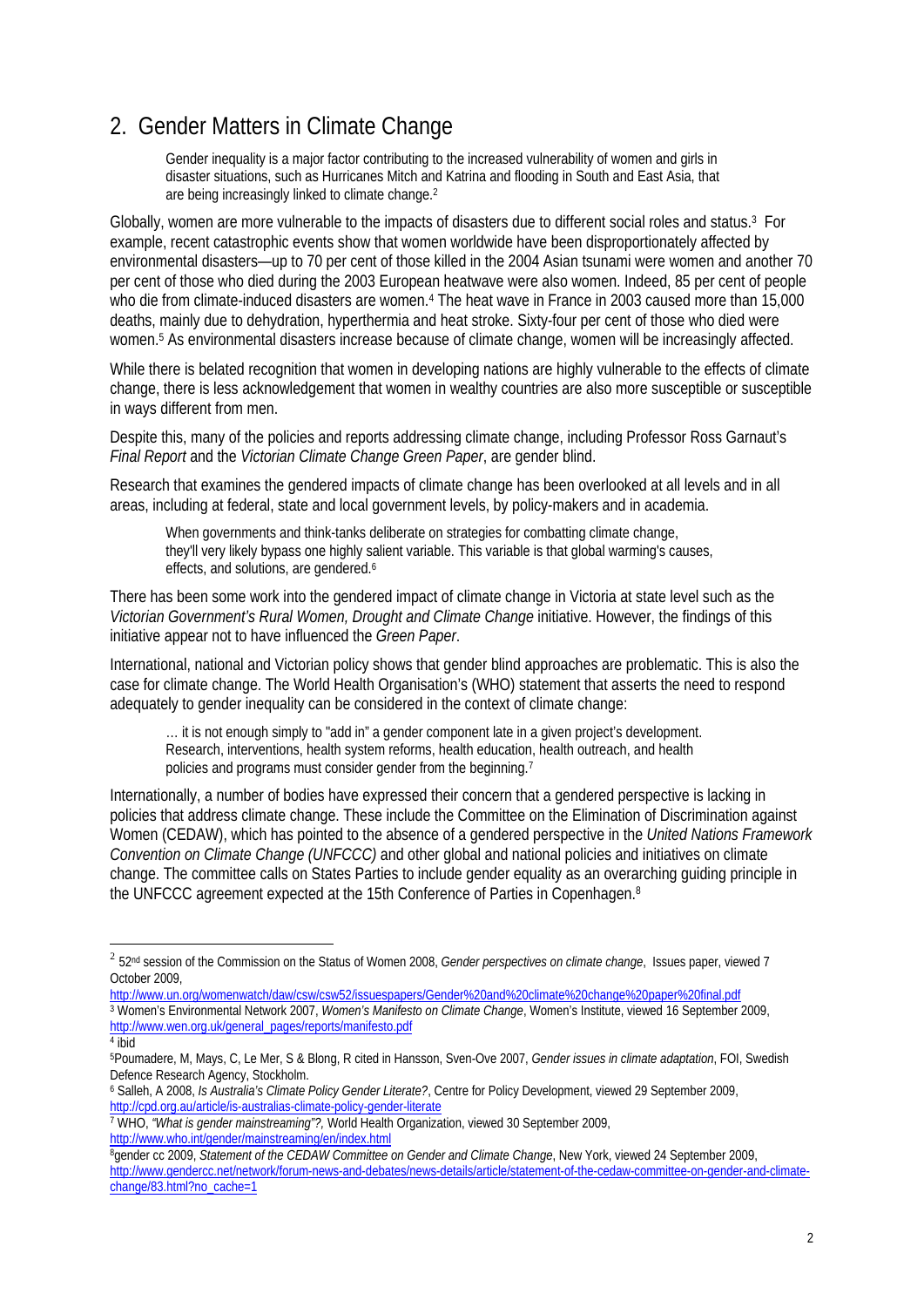Climate change policy would be strengthened by a gender based analysis tool that could be applied to climate change legislation, policy, and programs and services to ensure that climate change policy is sensitive and responsive to gender. The application of a gender and diversity lens can also help to ensure that policies and programs are responsive to the needs of CALD women.

The Victorian Government Department of Human Services has developed a gender and diversity lens to identify:

- Hidden assumptions and values which may sustain inequality and contribute to discrimination.
- The possible consequences and impact of initiatives.
- Service gaps and research in areas which require further work.<sup>9</sup>

#### Recommendations

- Collect disaggregated data to increase knowledge of the gendered impact of climate change and to inform climate change planning and implementation, policy development, legislation, programs and services.
- Mandate a gender and diversity lens to climate change legislation, policy, programs and services at all levels of government and in public institutions, organisations and bodies.
- Mainstream gender into all levels of planning, policy, strategies and service delivery.
- Ensure equal representation of women at local, regional and national levels in all decision making around climate change.

### 3. Heatwaves

In this submission, Victoria's 2009 heatwave is used as an example to demonstrate the impact of climate change events on women and the urgent need for a gendered perspective of climate change.

Heatwaves killed more Australians during the twentieth century than any other natural hazard -- but few people are aware of the widespread dangers of heat-stress … Heatwaves are silent, 'hidden' disasters' … They are also the most underrated of the natural disasters but heat can kill and the elderly and marginalised are often most at risk.<sup>10</sup>

A report prepared for the Victorian Government assessing the impact of the 2009 heatwave, states that 'prolonged extremely high temperatures are a major hazard for Victorians that we must now expect and continue to prepare for in order to reduce harm'. In the last week of January, the subject of the aforementioned report, when Victoria endured almost a week of record-breaking heat, numbers of deaths increased in that week by more than 370.11

While we do not know how many women died during Victoria's 2009 heatwave, because relevant data was not disaggregated by gender, the data does show that most of the 248 people were aged 75 years or older with 46 people aged between 65 and 74.12 As women make up a greater proportion of the elderly, it seems reasonable to conclude that women were more likely to have perished in Victoria's heatwave than men.

### Recommendations

<u>.</u>

• Conduct research into the gendered impact of heatwaves and incorporate into emergency and climate action planning.

<sup>9</sup> Victorian Women's Health and Wellbeing Strategy Diversity Unit, 'Gender and Diversity Lens', Victorian Government Department of<br>Human Services, viewed 20 May 2009, http://www.health.vic.gov.au/wwhp/downloads/gender\_diver

<sup>&</sup>lt;sup>10</sup> Clement, N 2009, *Red Cross Urges Victorians and South Australians to take care in heatwave*, Australian Red Cross, viewed 23<br>September, http://1.redcross.org.au/?fuseaction=NEWSROOM.archive&sub=544

<sup>&</sup>lt;sup>11</sup> The Public Health Branch, January 2009 Heatwave in Victoria: an Assessment of Health Impacts 2009, Department of Human Services, Melbourne, viewed 16 September 2009, http://www.health.vic.gov.au/chiefhealthofficer/downloads/heat\_impact\_rpt.pdf 12 Cooper, M 2009, 'Death toll soared during Victoria's heatwave', *The Age*, 6 April, viewed 16 September 2009, http://www.theage.com.au/national/death-toll-soared-during-victorias-heatwave-20090406-9ubd.html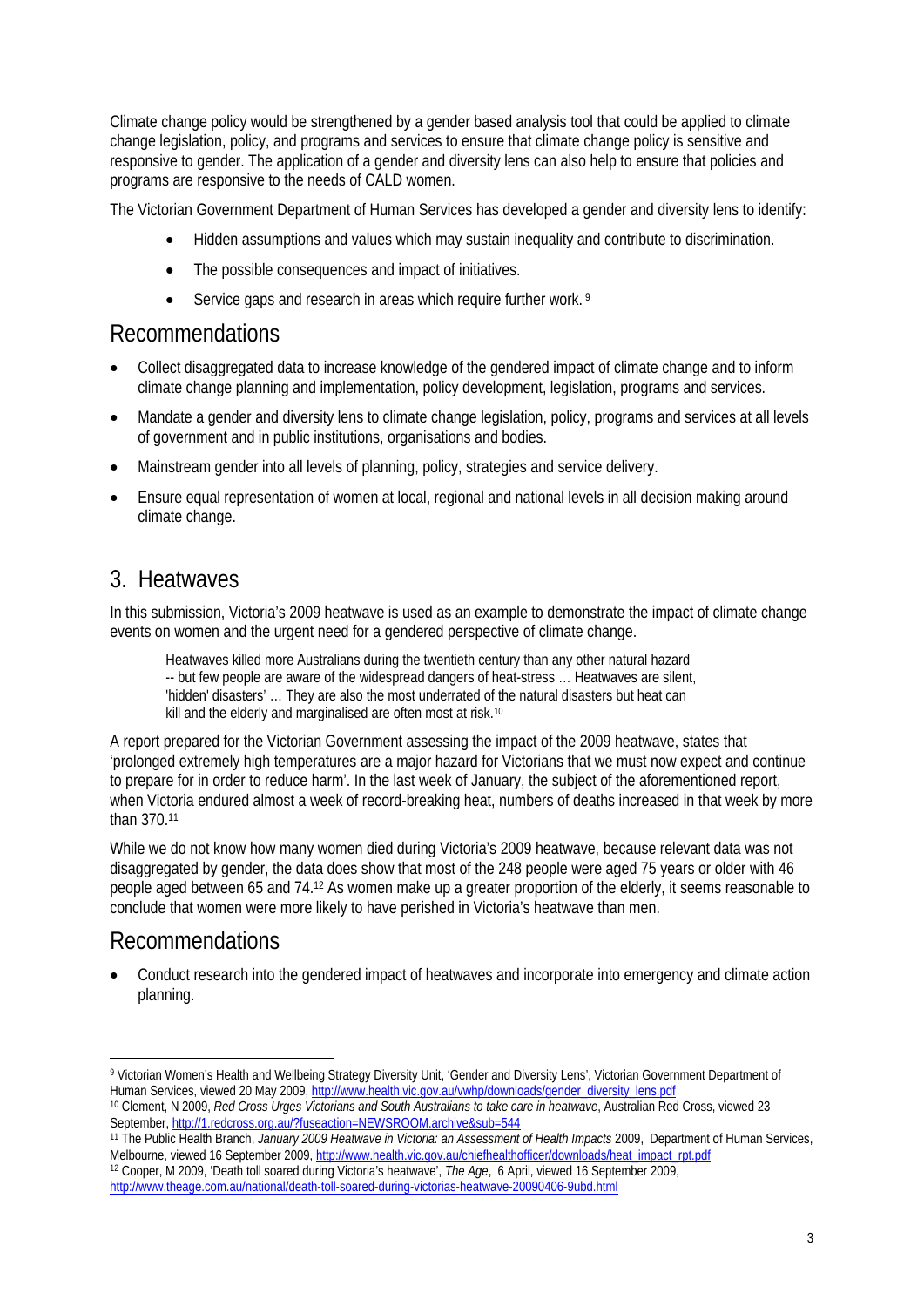• Close knowledge gaps through ongoing research into climate vulnerability and resilience.13

# 4. Ageing and Caring in a Time of Climate Change

The *Climate Change Green Paper* (now to be referred to as the *Green Paper*) points out that the elderly and people with disability will be among those most likely to suffer adverse health impacts as a result of climate change.14 As women are often the majority of elderly people, carers and volunteers, this section will consider the implications of this in the context of the *Green Paper*.

#### 4.1 Elderly women

Women in Victoria typically live longer than men (84.3 years compared to 79.8 years). The proportion of women aged 60 years and over is growing, from 18.7 per cent in 2001 to 19.6 per cent in 2006. There are also more women than men aged 60 years and over (54.3 per cent) increasing to 67.7 per cent of the population for people aged 85 years and over. The number of Victorian women aged 80 years and over who live alone is 47,000. The proportion of overseas born women aged 80 years and over is 59.3 per cent. The total number of Victorian women living alone is close to 250,000, which is 50,000 more than men. Nineteen per cent of Victorian women live with a disability.15

These statistics show that a high proportion of Victoria's elderly population are women and that a large number of elderly women are from culturally and linguistically diverse (CALD) backgrounds.

It is crucial then, that responses that consider the affects of heatwaves on the elderly, specifically examine impacts on older women.

#### 4.2 Carers

In 2003, the Australian Bureau of Statistics (ABS) *Survey on Disability, Ageing and Carers* found that women accounted for 71 per cent of primary carers of older people and people with disabilities.

Those who provided care to people with a disability were more likely to be older and/or have a disability than those who did not provide care, 24 per cent of primary carers were aged 65 years and over, compared to 13 per cent of the total population.16 Not surprisingly, primary carers have a lower labour force participation rate (39 per cent) than people who are not carers (68 per cent).17

A Final Report to WHO Commission on Social Determinants of Health states that women's health and wellbeing is at risk because women shoulder a double-burden of work, much of which is unpaid. The report asserts that women, already the 'shock absorbers' for families, economies and societies, are often called on in times of emergency to care for people, highlighting the need for them to be supported through resources, infrastructure and effective policies/programmes.18

1

- http://www.women.vic.gov.au/web12/rwpgslib.nsf/GraphicFiles/Women's+Policy+Framework+2008-
- 11+WORD/\$file/Womens+Policy+Framework+2008-11-k+word+for+web-km-09022009.doc
- 16 Australian Bureau of Statistics 2003, *Disability, ageing and carers*, *Australia*, cat. no. 4430.0, ABS, Canberra, viewed 16 September 2009, http://www.abs.gov.au/AUSSTATS/abs@.nsf/DetailsPage/4430.02003?OpenDocument

http://www.aph.gov.au/house/committee/ewr/payequity/subs/sub112.pdf 18 Sen, G & Ostlin, P 2007, *Unequal, Unfair, Ineffective and Inefficient Gender Inequity in Health: Why it exists and how we can change it*, Final Report to the WHO Commission on Social Determinants of Health, Women and Gender Equity Knowledge Network, Karolinska Institutet, viewed 23 September 2009, pp. 16-22,

<sup>13</sup> Victorian Government Department of Premier 2009, *Climate Change Green Paper*, Victorian Government Department of Premier and Cabinet, Melbourne.

 $14$  ibid.

<sup>15</sup> Office of Women's Policy 2008, *Victorian Women's Policy Framework 2008–11*, Department of Planning and Community Development, Melbourne, viewed 16 September 2009,

<sup>&</sup>lt;sup>17</sup> Office for Women 2008, Office for Women's submission to the Inquiry into pay equity and associated issues related to increasing female participation in the workforce, Office for Women, viewed 28 September 2009,

http://www.who.int/social\_determinants/resources/csdh\_media/wgekn\_final\_report\_07.pdf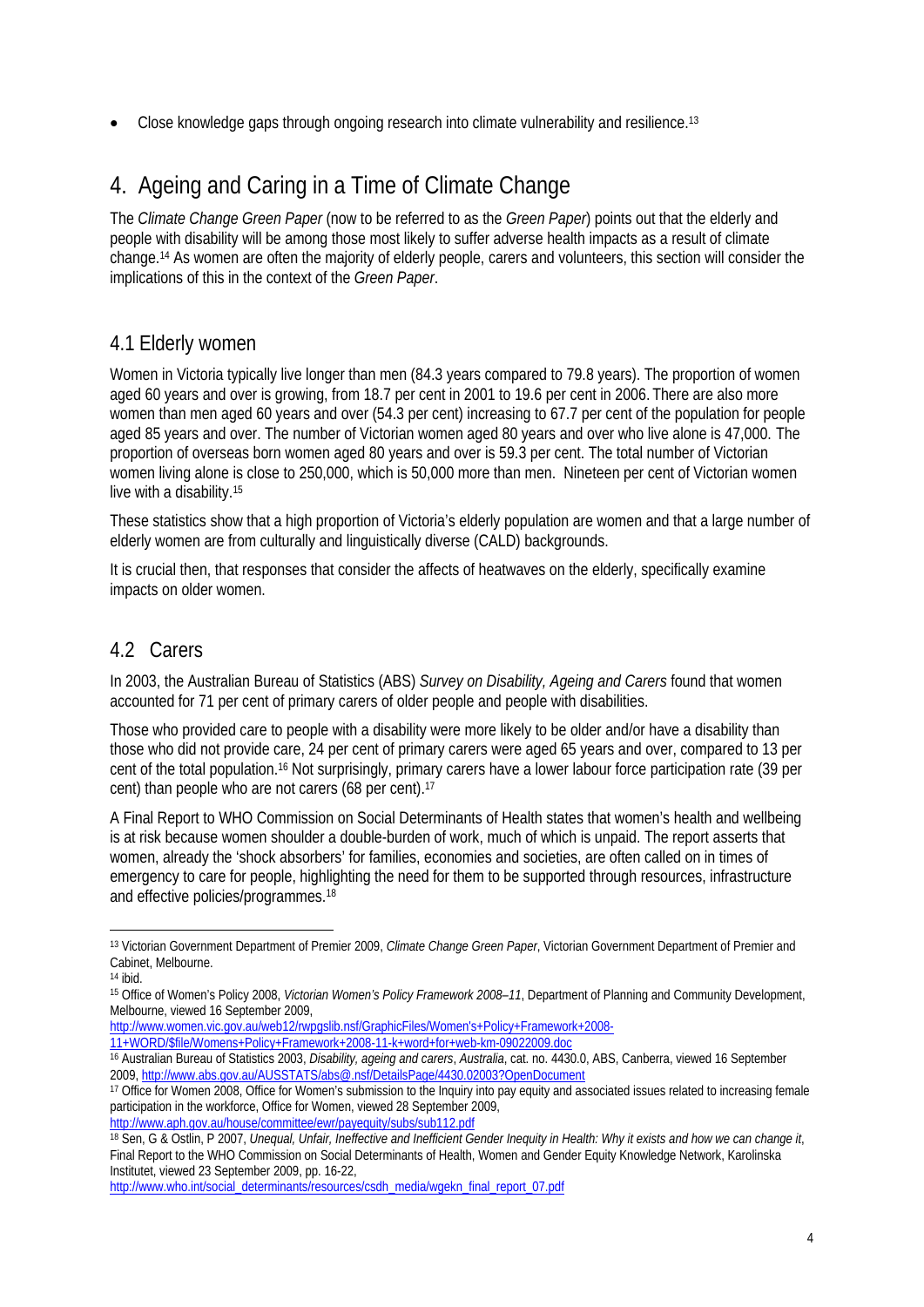The Swedish Defence Research Agency concluded in its report *Gender issues in climate adaptation*, that the prevailing gendered division of labour, extreme weather events and other effects of climate change will place a particular burden on women:

Lack of adequate gender analysis can have the effect that 'planners depend on women assuming a central role in coping strategies, without taking into account the increased burden that this imposes on women'.19

#### 4.3 Volunteers

A *regular volunteer* is someone who gives unpaid help at least once a fortnight for one or more organisations.20 In 2006, 22 per cent of women were regular volunteers compared with 19 per cent of men. Women aged 35-44 years were the group most likely to be regular volunteers (32 per cent). For women, those employed part-time had the highest rates of regular volunteering (29 per cent), followed by those who were unemployed (25 per cent).21

During the 2009 South Australian heatwave, volunteers were asked to check on people considered to be at heightened risk of heatstroke and heat related illness. In Victoria, the Premier, Mr Brumby, urged communities to be "vigilant for their neighbours, family and friends and especially check on older, sick and frail people who may need help coping with the heat".22

Volunteers and communities that care for each other are a crucial component of any response to disaster and emergency situations including heatwaves. However, it is important that policy and emergency responses take into account that women form the greater number of carers and volunteers, and that many may themselves be elderly or have a disability.

The *Green Paper* states that a decline in volunteering is hampering the capacity of emergency services to respond to climate change.23 It is possible then, that this drop in volunteers could lead to greater dependence on those women not employed in full-time paid work to fill in some of the gaps left by reduced numbers of volunteers.

As extreme weather events increase it is likely the demands placed on women, whether as carers, volunteers or in their traditional roles, will grow. It is important then, that recognition of the contribution women make to the resilience of families and communities during times of emergency, be supported and incorporated into emergency planning.

#### Recommendations

- Plan for and target the health needs of Victoria's elderly population effectively and appropriately during events such as heatwaves.
- Acknowledge the contribution of women in emergency situations and incorporate into emergency and climate action planning.
- Recognise that a significant proportion of volunteers and carers are women whose age and/or disability may also put them at risk during emergency situations.
- Acknowledge contribution of carers and volunteers in emergency situations and incorporate into emergency and climate action planning.

```
21 ibid
```
<sup>1</sup> <sup>19</sup> Hansson, Sven-Ove 2007, *Gender issues in climate adaptation*, FOI, Swedish Defence Research Agency, Stockholm.<br><sup>20</sup> Australian Bureau Statistics 2008, Australian Social Trends – Voluntary Work, ABS, Canberra, viewed http://www.abs.gov.au/AUSSTATS/abs@.nsf/Lookup/4102.0Chapter4102008

<sup>22</sup> Smith, B, Hunter, T & Millar, P 2009, 'Victoria readies for scorchers', *The Age*, January 27, viewed 23 September, http://www.theage.com.au/national/victoria-readies-for-week-of-scorchers-20090127-7qmr.html

<sup>&</sup>lt;sup>23</sup>Victorian Government Department of Premier 2009, *Climate Change Green Paper*, Victorian Government Department of Premier and Cabinet, Melbourne.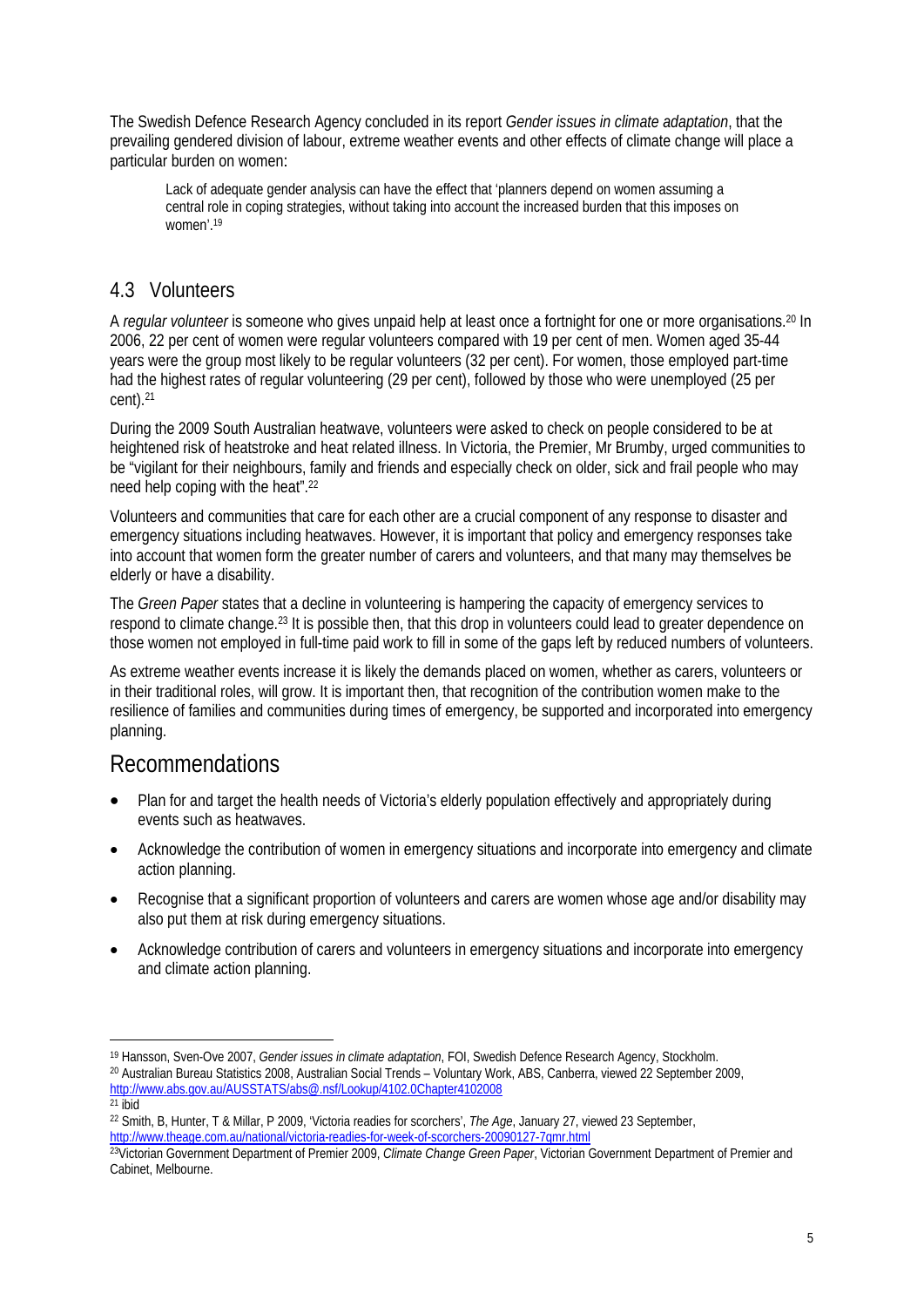## 5. Women, Economic Participation and Climate Change

… efforts that fail to recognise the disproportionate impact of natural disasters on marginalised groups exacerbates their vulnerability'.24

#### 5.1 Employment

While elderly women are at greater risk than younger people during extreme climatic events such as heatwaves, women of all ages are more susceptible to negative impacts of climate change, and also experience particular impacts because of their gender. Gendered roles of caring tend to tie women to the home as well as limit economic participation which reduces their capacity to mitigate the costs and impacts of climate change.

In Australia in May 2008, the average total weekly earnings for *all* employees were \$702.30 for women and \$1,075.10 for men. These estimates produce a ratio of female to male earnings of 65.3 per cent, which equates to a gender pay gap of 34.7 per cent …When only full-time employees are considered, the ratio increases to 80.5 per cent.25

In 2008 in Victoria, women's average weekly earnings were \$1008 or 86.4 per cent of male earnings of \$1166. Women of all ages are more likely to be working under minimum employment conditions and be engaged in low paid, casual and part time work.26 In 2004, Victorian women held 72 per cent of all part-time jobs, and 34 per cent of all full-time jobs.27 Victoria has a six per cent unemployment rate for women ranging from 3.3 per cent in North-East Melbourne to 9.1 per cent in the Central Highlands-Wimmera.28

In Australia, the definition for unemployment is: *those aged 15 years and over* who *were not employed for more than one hour during the reference period (the week before they were surveyed).* Research conducted by the Australia Institute states that 'if those fairly strict criteria cannot be met the person may still be part of the *hidden unemployed*.' The same research also finds that women comprise up to 80 per cent of the hidden unemployed in key age groups and adds that lower incomes and broken working lives have serious financial impacts on women so that they retire with smaller superannuation balances.<sup>29</sup>

The lack of financial security for many women of all ages makes them more vulnerable to the impact of climate change. For example, during times of prolonged high temperatures, women at home are much less likely to have access to air-conditioning than people employed in the workplace or to be able to afford the energy costs or purchase of adequate cooling such as fans, insulation and awnings. This situation is overlaid by more general concerns that the grid will not support the high demand for cooling during heatwaves with those living at home likely to be more affected if energy needs for cooling cannot be met.

<sup>1</sup> 24 Human Rights and Equal Opportunity Commission (HREOC) 2009, *Human Rights and Climate Change*, viewed 1 October 2009, http://www.hreoc.gov.au/about/media/papers/hrandclimate\_change.html#33

 $25$  Women in Australia 2009, 'Economic security and financial independence', Department of Families, Housing, Community Services and Indigenous Affairs, viewed September 28 2009,

http://www.fahcsia.gov.au/sa/women/pubs/general/womeninaustralia/2009/Pages/chapter3.aspx

<sup>26</sup> Broderick, E 2009, 'Advancing women's rights and gender equality', Australian Human Rights Commission, viewed 28 September 2009, http://www.hreoc.gov.au/about/media/speeches/sex\_discrim/2009/20090727\_equality.html

<sup>27</sup> Office of Women's Policy 2008, *Victorian Women's Policy Framework 2008–11*, Department of Planning and Community Development, Melbourne, viewed 28 September 2009,

http://www.women.vic.gov.au/web12/rwpgslib.nsf/GraphicFiles/Women's+Policy+Framework+2008- 11+WORD/\$file/Womens+Policy+Framework+2008-11-k+word+for+web-km-09022009.doc

<sup>28</sup> Richardson, D 2009, *The impact of the recession on women*, Institute Paper No. 3, The Australia Institute, viewed 21 September 2009, https://www.tai.org.au/index.php?q=node%2F19&pubid=668&act=display<br><sup>29</sup> ibid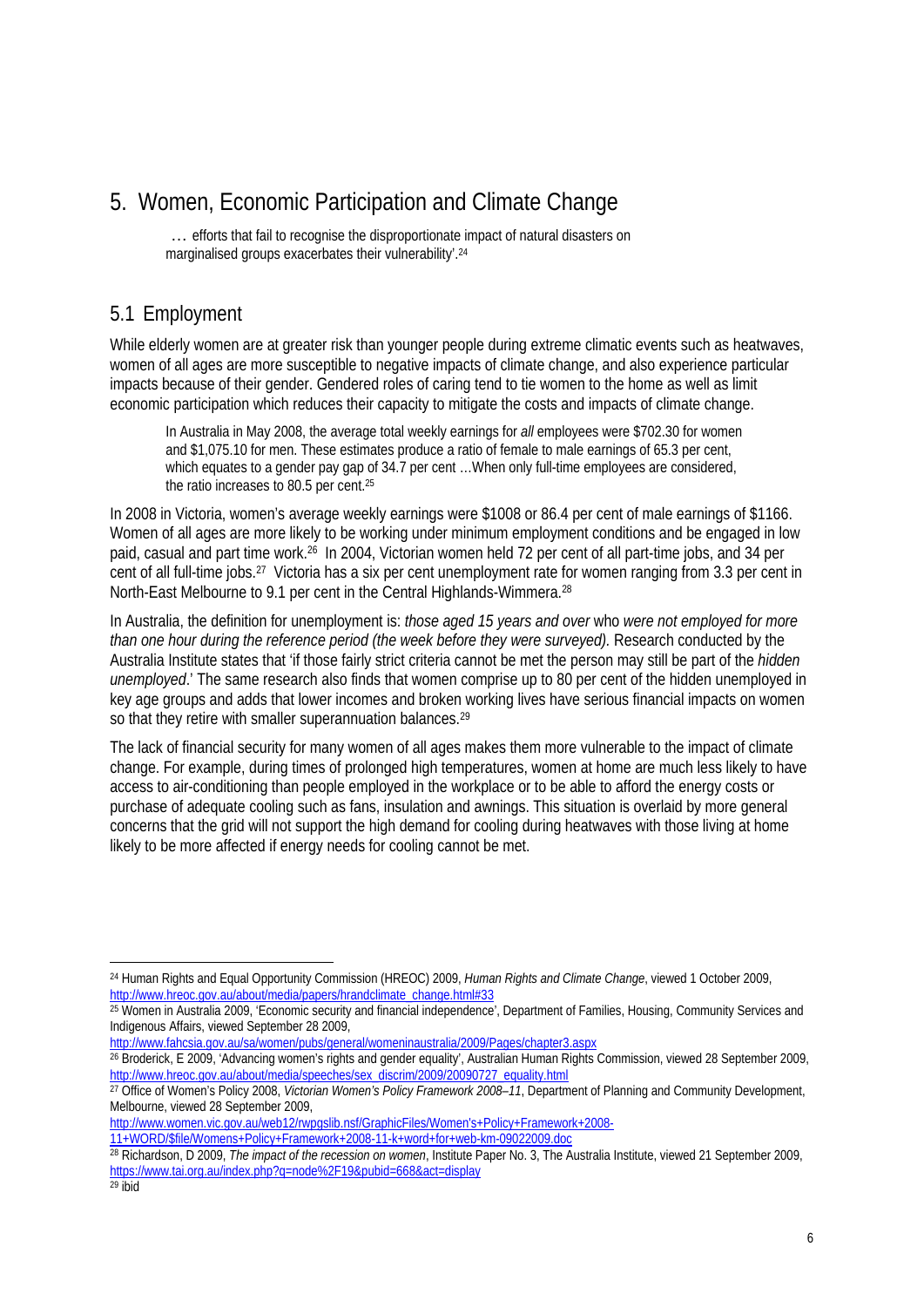#### 5.2 Sole parents

In particular, adverse health impacts will be greatest among people on lower incomes, the elderly, people with disabilities and the sick. People who lack access to a good standard of housing are also likely to be at a disadvantage.30

One of the most disadvantaged populations is sole parents whose income is 70 per cent of the income of coupled families. In Victoria, 166,000 sole parents are women compared to around 33,000 men.<sup>31</sup>

- The ABS Australian Social Trends Report 2007 states that one-parent families are at higher risk of disadvantage in income, housing, employment and social participation.'
- In 2003–2004, the weekly income of one-parent families with children under 15 years was 70 per cent of the income of coupled families with children this age. Half could not pay utilities bills on time (51 per cent compared to 20 per cent couples) with 8 per cent unable to heat their home compared to 2 per cent of partnered families.
- Lone parents with children under 15 years were most commonly renting their accommodation (64 per cent). Single-mother families are over-represented among users of homelessness services. In 2004- 2005, 43 per cent of supported accommodation services involved families with children, with most of this figure made up of mothers fleeing domestic violence.32

While 'current policy initiatives to support households to increase their energy efficiency are aimed at home owners, rental households are largely excluded.'33 This arguably puts people, including a high proportion of women, already vulnerable to the social and economic impacts of climate change at increased health risk. The plight of people living in caravans must also be given urgent consideration.

#### Recommendations

- Provide additional investment to upgrade all public housing and ensure future public housing meets minimum standards.
- Mandate minimum standards for rental accommodation to provide adequate protection from the effects of climate change induced heatwaves.
- Ensure upgrades to existing public housing to provide adequate protection from climate change induced heatwaves.
- Support those on low incomes to meet the rising costs of energy and water.

#### 5.3 Rural women

Rural women play a significant role in communities affected by drought and ongoing climate change. In these circumstances women in rural communities take on critical roles spanning

http://www.women.vic.gov.au/web12/rwpgslib.nsf/GraphicFiles/Women's+Policy+Framework+2008- 11+WORD/\$file/Womens+Policy+Framework+2008-11-k+word+for+web-km-09022009.doc

<sup>&</sup>lt;u>.</u> 30 Victorian Government Department of Premier 2009, *Climate Change Green Paper*, Victorian Government Department of Premier and Cabinet, Melbourne.

<sup>31</sup> Office of Women's Policy 2008, *Victorian Women's Policy Framework 2008–11*, Department of Planning and Community Development, Melbourne, viewed 21 September 2009,

<sup>32</sup> Crawley, S 2008, Child support CLE target audience characteristics, Victoria Legal Aid, Melbourne.

<sup>33</sup> Rowe, R & Thomas, A 2008, Climate Change Adaptation: A Framework for Local Action, The McCaughey Centre, VicHealth Centre for the Promotion of Mental Health and Community Wellbeing, The University of Melbourne.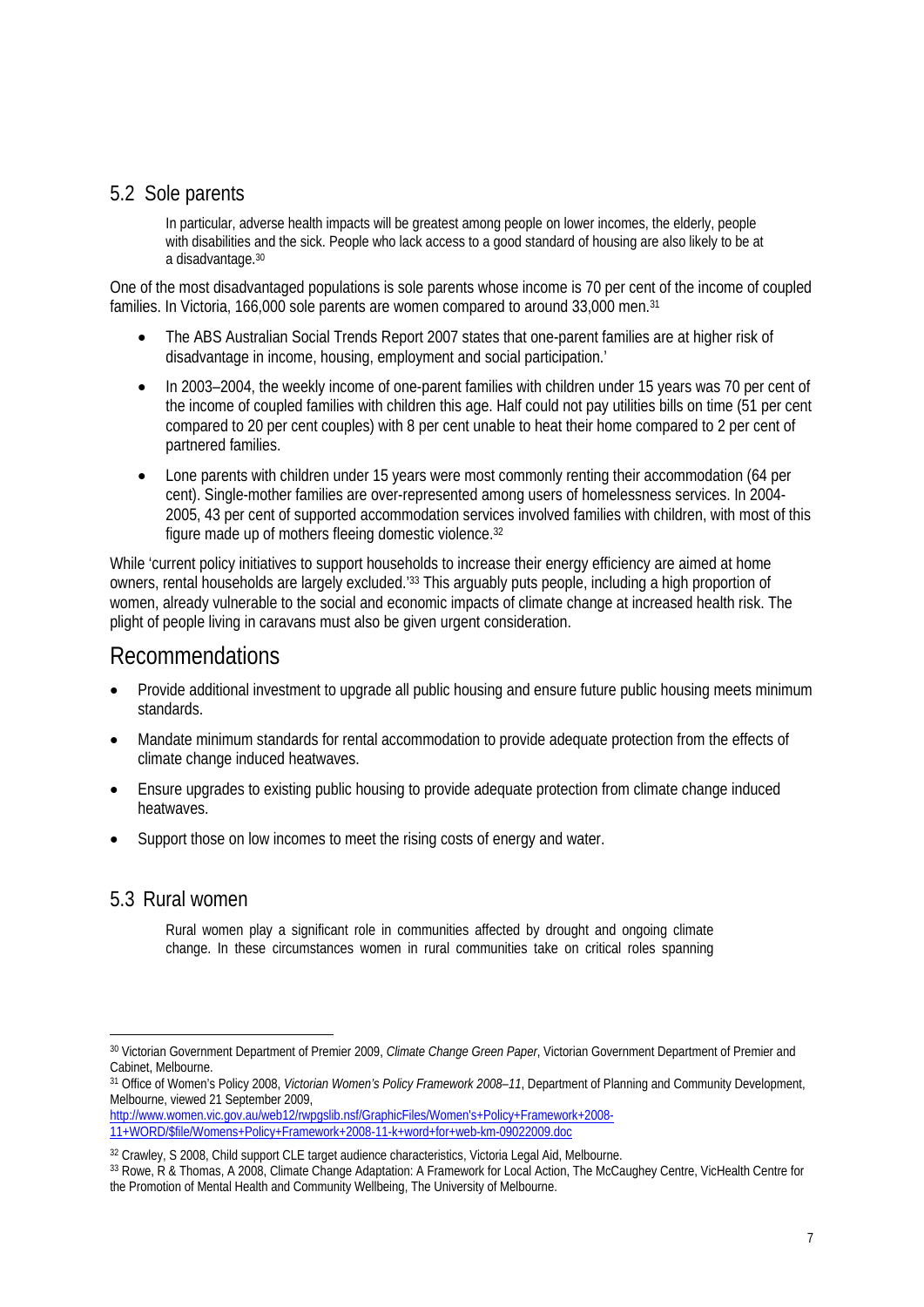family, business and the community, over and above the already heavy demands made on them.34

Many regional areas in Victoria have already experienced sustained drought and more recently, catastrophic bushfires. The *Green Paper*'s projections for the impact of climate change on regional areas include decreased production caused by drought, increased bushfire risk, loss of jobs in agriculture and manufacturing, erosion and extreme temperatures.35

... there is limited health data on farm women. Prior to 1996 only one person per marriage was recorded as a farmer in the Australian census. This has made determining female farm health very difficult, as distinct from other rural people.36

While drought conditions have led to increased levels of depression and anxiety for farmers, their families and the whole community,<sup>37</sup> the impact on women in these communities while less visible and different from men, is significant. Women in rural communities buffer families during times of social and financial hardship both emotionally and by seeking work outside the home or undertaking more work on the farm itself.

The tyranny of distance, isolation, lack of transport, increased availability of firearms, financial insecurity, fears about confidentiality and community attitudes and a lack of services<sup>38</sup> also put women in rural communities at an increased risk of domestic violence.

Women in these communities are also often socially isolated, have poor access to transport and communications as well as limited access to health services including mental health services.

#### 5.4 Transport

Many women also lack transport or transport options and so are unable to escape to air-conditioned shopping centres, libraries or other public places. This is particularly the case for women living in rural and regional areas and women living on suburban fringes where there is little in the way of transport infrastructure. Women who have to walk to reach transport or places that offer some reprieve from the heat are unlikely to risk exposing themselves or their children to extreme temperatures.

### Recommendations

- Ensure rural women are equally represented in planning and decision making around climate change.
- Increase research on the impact of climate change on women in rural regions.
- Increase research into the links between climate change-induced disasters and increases in domestic violence.
- Increase domestic violence, health and child-care services for women in rural communities.
- Improve transport infrastructure and provide transport options for isolated women.

# 6. Women's Health and Wellbeing and Climate Change

Sociological factors are rarely considered in the climate change dialogue.<sup>39</sup>

1 <sup>34</sup> Rural women, drought and climate change, viewed 29 September 2009,

http://www.ruralwomen.vic.gov.au/Web15/rwn/rwpgslib.nsf/GraphicFiles/Fact+Sheet+text+updated/\$file/Fact+Sheet+Rural+Women+Droug ht+and+Climate+Change+-+Text+only+version-Mar08.doc

<sup>35</sup> Victorian Government Department of Premier 2009, *Climate Change Green Paper*, Victorian Government Department of Premier and Cabinet, Melbourne.

<sup>36</sup> Brumby et al 2006, cited in Rowe, R & Thomas, A 2008, Climate Change Adaptation: A Framework for Local Action, The McCaughey Centre, VicHealth Centre for the Promotion of Mental Health and Community Wellbeing, The University of Melbourne.

<sup>37</sup> Rowe, R & Thomas, A 2008, Climate Change Adaptation: A Framework for Local Action, The McCaughey Centre, VicHealth Centre for the Promotion of Mental Health and Community Wellbeing, The University of Melbourne.

<sup>38</sup> Tually S et al 2008, Women, Domestic and Family Violence and Homelessness, Flinders Institute for Housing, Urban and Regional Research, viewed 29 September 2009,

http://www.fahcsia.gov.au/sa/women/pubs/violence/synthesis\_report08/Documents/synthesis\_report2008.pdf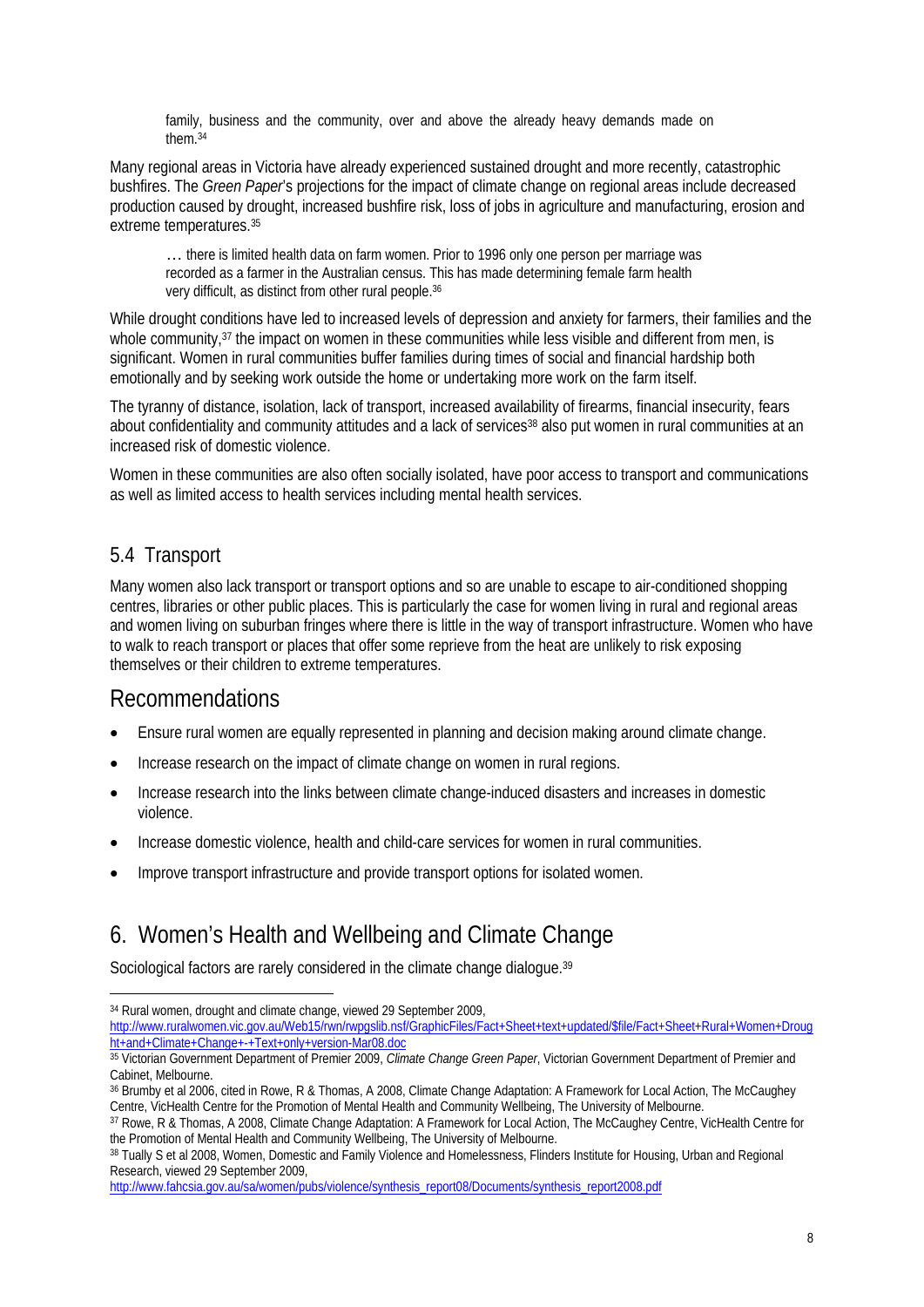In responding to climate change, governments have traditionally approached it as an ecological problem or more recently, as an economic one. To date the social and human rights implications of climate change have received little attention.40

Much of the focus of climate change research has been on the technological aspects or the physical impacts of climate change. While the *Green Paper* does acknowledge the impact of climate change on mental health, it states the social impact is not fully known.<sup>41</sup> It is though, widely accepted that climate change will exacerbate existing inequities<sup>42</sup> and equally well documented that gender inequality and gendered roles already put women's mental health at increased risk.

A United Kingdom study mapping knowledge and gaps on gender and climate change, noted that the social positioning of women means they are often expected to take on supportive and reproductive roles that are centred around the home and local community rather than the public sphere.<sup>43</sup>

Rural women are a good example of the way women provide support to families and communities during difficult times such as drought. Women in these communities are important to building the resilience needed to cope with the emotional stressors associated with climate change. However, if women are to continue to meet these needs and preserve their own resilience, they will need to be responded to, supported and acknowledged.

### Recommendations

1

- Increase research to better understand the mental health impacts of climate change on women
- Support and recognise women's contribution to family and community during times of crisis.
- Adopt a social determinants approach to climate change that recognises the impact of economic, cultural and environmental factors on women's lives.

### 6.1 Violence against Women and Climate Change

The impact of domestic violence on the health and wellbeing of women is well documented. In 2004, VicHealth research found that intimate partner violence was the leading contributor to death, disability and illness in women aged 15 to 44.44

There is evidence that women and girls are more likely to become victims of domestic and sexual violence after a disaster, particularly when families have been displaced and are living in over-crowded emergency or transitional housing.45 This is supported by research conducted in communities affected by Hurricane Katrina that showed high rates of depression and domestic violence.<sup>46</sup>

A report written by the Northern Integrated Family Violence Partnerships following the 2009 Victorian bushfires noted:

http://www.un.org/womenwatch/daw/csw/csw52/issuespapers/Gender%20and%20climate%20change%20paper%20final.pdf

46 Fritze, J et al 2008, 'Hope, despair and transformation: Climate change and the promotion of mental health and wellbeing', *International Journal of Mental Health Systems*, viewed 6 October 2009, http://www.ijmhs.com/content/2/1/13

<sup>39</sup> Salleh, A 2008, *Is Australia's Climate Policy Gender Literate?*, Centre for Policy Development, viewed 29 September 2009, http://cpd.org.au/article/is-australias-climate-policy-gender-literate

<sup>40</sup> Australian Human Rights Commission 2008, Human Rights and Climate Change Background Paper, viewed 29 September 2009, http://www.hreoc.gov.au/about/media/papers/index.html

<sup>41</sup> Victorian Government Department of Premier 2009, *Climate Change Green Paper*, Victorian Government Department of Premier and Cabinet, Melbourne.

<sup>42</sup> Australian Human Rights Commission 2008, Human Rights and Climate Change Background Paper, viewed 29 September 2009, http://www.hreoc.gov.au/about/media/papers/index.html

<sup>43</sup> Brody, A et al 2008, Gender and climate change: mapping the linkages, Bridge Institute of Development Studies, University of Sussex, UK, viewed 5 October 2009, http://www.bridge.ids.ac.uk/reports/Climate\_Change\_DFID.pdf

<sup>44</sup> VicHealth 2004, *The health costs of violence: measuring the burden of disease caused by domestic violence*, VicHealth, Carlton.<br>45 52<sup>nd</sup> session of the Commission on the Status of Women 2008, *Gender perspectives on c* September 2009,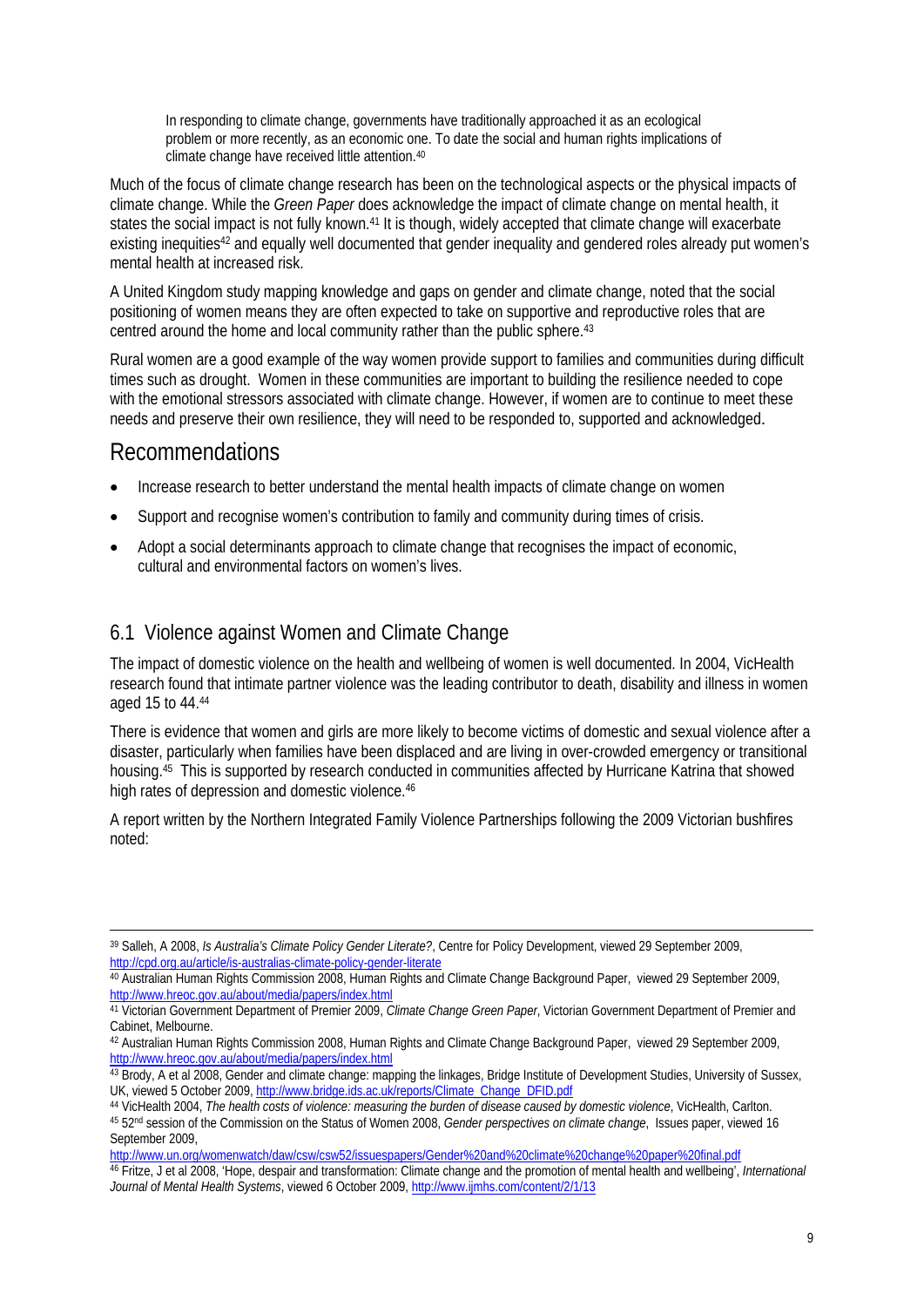Funded family violence agencies quickly began to report their concerns about the toll of the fires on relationships, how women and men were experiencing the trauma impact differently and the possible cooccurrence of family violence.47

# Recommendations

- Fund research into increases in and patterns of domestic violence following disasters such as bushfires.
- Plan for and incorporate strategies in emergency planning to address increases in domestic violence following disaster events.
- Increase the number and availability of services to women immediately following disaster events.

### 6.2 Biology and Climate Change

There are indications that the health impacts of climate change can differ between women and men for biological reasons. 48 Statistics cited earlier in this submission show women die in greater numbers than men during both extreme weather conditions as well as in disaster and emergency situations. This accords with research that shows 'there are indications that biological differences make women less able to tolerate heat stress'.49

The 2009 dust-storms that swept across many Australian states raised concerns that people with respiratory problems including asthma would experience increased breathing difficulties. Indeed health authorities were warning people with respiratory illness to say indoors. The *National Women's Health Policy Consultation Discussion Paper 2009*, states that asthma is the leading cause of burden of disease in the 0–14 age group for both females and males, but remains the fourth highest cause for women aged 15–44 (dropping out of the top 10 for males). Asthma is also listed (along with bronchitis and emphysema) as one of the leading causes of female deaths in 2006. Women in rural areas are also identified as having higher rates of asthma than the national average.50

The *Green Paper* states that in order to adapt to the unavoidable impact of climate change the State [Victoria] will have to change the way it delivers health services.<sup>51</sup> However in order to target health services appropriately, research needs to be conducted into the gendered impacts of climate change on women in order to identify, address, mitigate and target the risks it poses to women's health and wellbeing.

## Recommendation

1

Research the effect of climate change on women's health and wellbeing.

# 7. Bushfire and Disaster

Victoria must face up to the prospect that it has a higher risk of suffering bushfire fatalities than anywhere in the world.52

<sup>47</sup> Lancaster, C 2009**,** *A note on Bushfire/Family Violence intersections post February 7th 2009 bushfires*, Counselling Support Alliance and Women's Health In the North (WHIN), Northern Family Violence Integrated Partnerships.

<sup>48</sup> Hansson, Sven-Ove 2007, *Gender issues in climate adaptation*, FOI, Swedish Defence Research Agency, Stockholm. 49 ibid

<sup>50</sup> New National Women's Health Policy Consultation Discussion Paper 2009, Department of Health and Ageing, Australian Government, viewed 5 October 2009,

http://www.health.gov.au/internet/main/publishing.nsf/Content/D653037D835FC1C5CA257576007CF150/\$File/cons-dis-paper2009.pdf 51 Victorian Government Department of Premier 2009, *Climate Change Green Paper*, Victorian Government Department of Premier and Cabinet, Melbourne.

<sup>52</sup> Cooke, D 2009, 'Victoria has world's highest bushfire death risk: Teague', *The Age*, 1 October, viewed 5 October 2009, http://www.theage.com.au/national/victoria-has-worlds-highest-bushfire-death-risk-teague-20090930-gcrj.html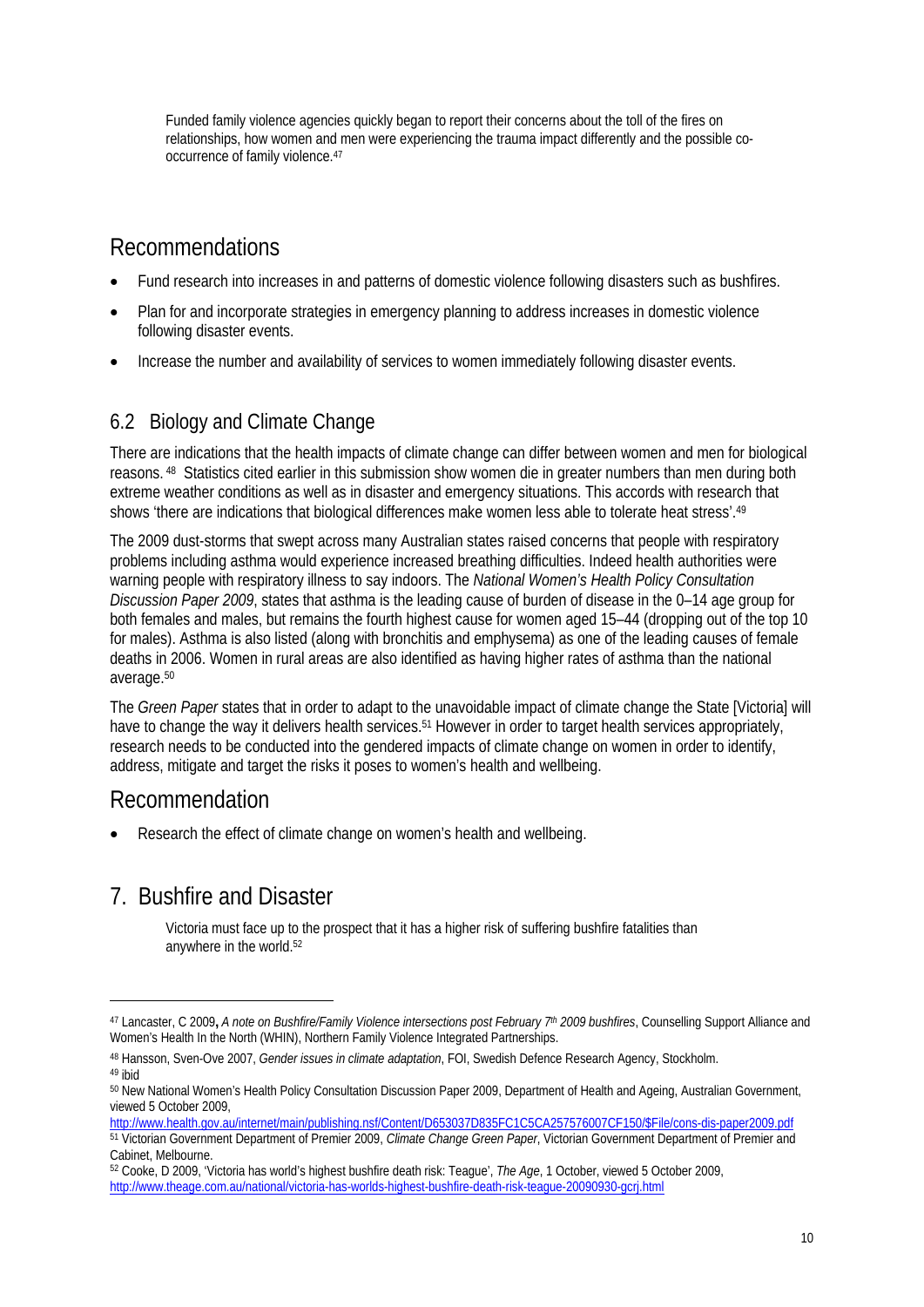The *Green Paper* predicts that Victoria, in line with the rest of the world, will experience more extreme weather events and greater fire risks.53 These predictions are confirmed by the Inter-Governmental Panel on Climate Change (IPCC). The predicted climate change impacts for Australia include increases in the intensity and frequency of heatwaves, fires, floods, landslides, droughts and storm surges.54

… the February 2009 bushfires show that a large scale event also has wide ranging social and economic impacts that need to be considered. These include loss of life, social dislocation, dispersal of local populations, the destruction of entire communities, disruption to industries and economic activity, and widespread health effects, especially in relation to mental health.<sup>55</sup>

Social impacts on women include an increased incidence of domestic violence and anecdotal evidence that the demands made on women increase during and following disasters. The care and support of others in times of crisis is an additional responsibility for women who are often already managing double-burdens of paid and unpaid work. The work performed by women during disasters must be acknowledged in order to prevent existing inequities being exacerbated.

### Recommendations

- Conduct further research into increased levels of domestic violence against women following disaster
- Apply a gender and diversity lens to disaster planning

# 8. Women, Leadership and Climate Change

Gender equality is essential to the successful initiation, implementation, monitoring and evaluation of climate change policies.56 The Secretary-General Ban-Ki Moon, has also highlighted the importance of giving women a greater say in climate change:

We must do more to give greater say to women in addressing the climate challenge ... Women should be seen not as victims but as agents of progress … With their skills, perspectives and experiences, women are already responding to the impacts of climate change. It is time to involve them as equal partners. When we do, our world as a whole will benefit.<sup>57</sup>

Women have been under-represented at all levels and in all areas of decision making around climate change. The neglect of gendered perspectives in policies and strategies designed to deal with climate change must be addressed by equal representation of women in all aspects of climate change planning. Women are not just helpless victims of climate change – they are powerful agents of change and their leadership is critical.<sup>58</sup>

Equal representation will ensure that approaches to the problem of climate change are not developed from one gender perspective only. Involving women will also lead to more gender-sensitive planning that will consider gendered roles, the impact of climate change induced disaster on women, women's livelihoods and vulnerabilities, and the contribution women are already making to adaptation and mitigation.

The *Women's Manifesto on Climate Change* is clear about the need for women to be included in climate change planning:

58 gender cc 2009, *Statement of the CEDAW Committee on Gender and Climate Change*, New York, viewed 5 October 2009, http://www.gendercc.net/network/forum-news-and-debates/news-details/article/statement-of-the-cedaw-committee-on-gender-and-climatechange/83.html?no\_cache=1

<sup>1</sup> 53 ibid

<sup>54</sup> InterGovernmental Panel on Climate Change, *Climate Change: Impacts, Adaptation and Vulnerability*, IPCC Fourth Assessment Report (AR4), IPCC, viewed 5 October 2009, http://www.ipcc.ch/pdf/assessment-report/ar4/wg2/ar4-wg2-chapter11.pdf

<sup>55</sup> Victorian Government Department of Premier 2009, *Climate Change Green Paper*, Victorian Government Department of Premier and Cabinet, Melbourne.

<sup>56</sup>gender cc 2009, *Statement of the CEDAW Committee on Gender and Climate Change*, New York, viewed 5 October 2009, http://www.gendercc.net/network/forum-news-and-debates/news-details/article/statement-of-the-cedaw-committee-on-gender-and-climatechange/83.html?no\_cache=1<br>
<sup>57</sup> Ki-Moon, B 2009, United Nations, Office of the Spokesperson, Latest Statements, UN, viewed 5 October 2009,

http://www.un.org/apps/sg/sgstats.asp?nid=4101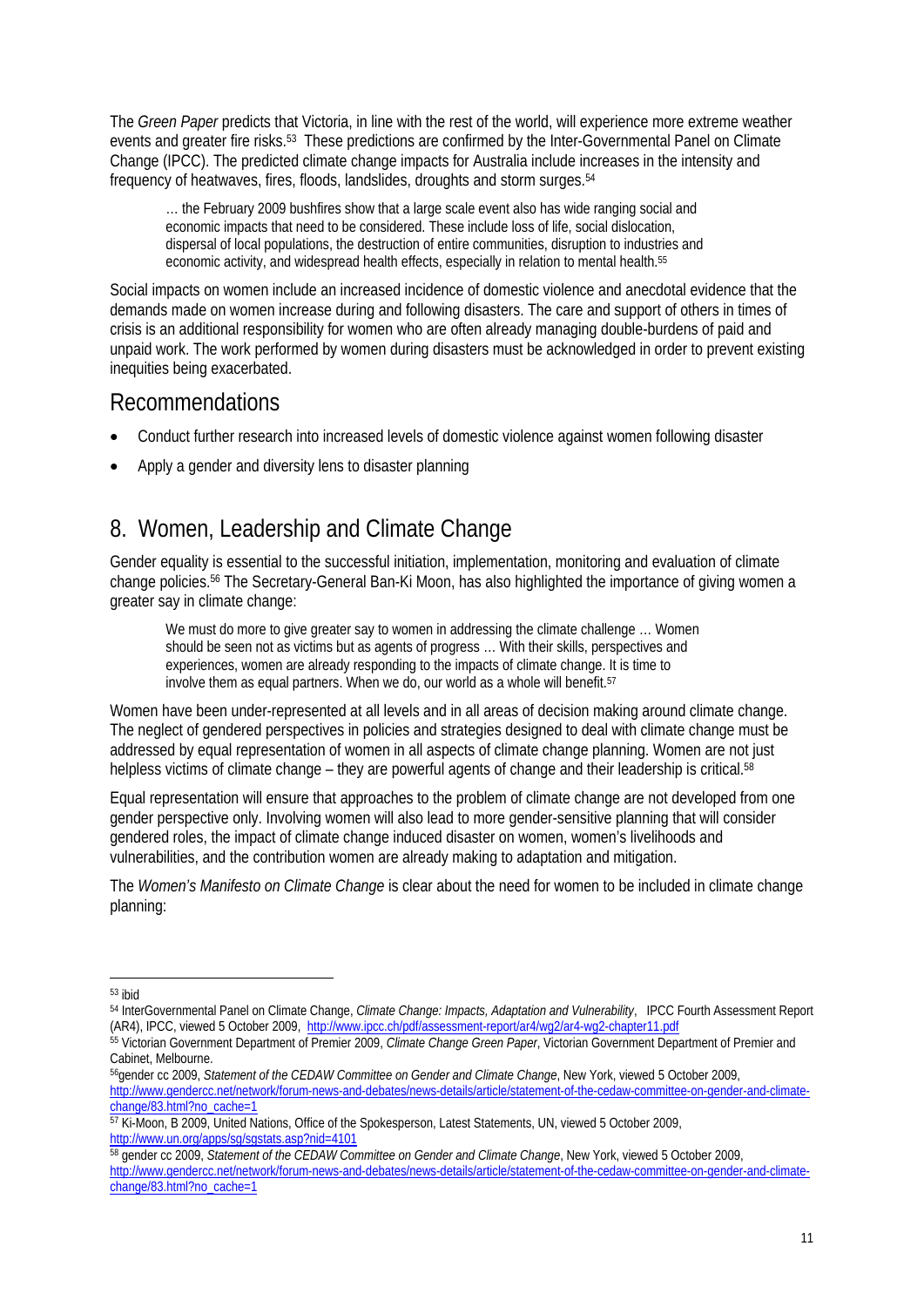Government action must reflect the views of women as both a powerful positive force in tackling climate change and negatively affected by it.59

## Recommendation

• Equal representation at all levels and in all areas where decisions on climate change are made.

# 9. Women, Climate Change, Adaptation and Mitigation

Efforts to reduce the impact of climate change focus both on mitigation and adaptation. Mitigation seeks to reduce the level of greenhouse gas being emitted, while adaptation seeks to increase our ability to moderate, cope with and take advantage of the consequences. Adaptation recognises that some level of impact is inevitable and hence a response strategy will be required to minimise the impacts.<sup>60</sup>

The World Health Organisation (WHO) contends that the ability to adjust to climate change depends on certain factors:

The main determinants of a community's adaptive capacity are: economic wealth, technology, information and skills, infrastructure, institutions, and equity.61

The Victorian Government lists adaptation as one of its climate change goals, saying the government will enable communities to adapt to a changing climate, and work in partnership with Victorians to support them to respond effectively to climate change and as well as ensure vulnerable communities are not further disadvantaged by its impacts.62 An example of such impacts are possible increase in utility costs—one forecast is that Victoria's average household gas and power bill would jump by about \$7.00 per week, under the Emissions Trading Scheme.<sup>63</sup>

While women have an enormous contribution to make to adaptation, it is likely they will be heavily impacted by the shift to a low carbon economy. This impact is explained thus:

Women have, on average, lower income and smaller economic resources than men. This applies in particular to single and widowed women. Therefore, it is predominantly women (and in particular single women) who will be disadvantaged if expensive adaptation measures are available only to those who can pay for them … Gender-based and economic disadvantage tend to be highly integrated and mutually reinforcing.<sup>64</sup>

While WHIN supports the *Green Paper's* call for greater energy efficiency this will not in itself be enough to address the needs of people on low incomes. Support must also subsidise the cost of carbon pricing for low income households if they are to avoid financial stress that may lead them to reduce energy and water consumption to levels that put individuals and families at risk of illness and disease.

As well as an awareness of the burden a carbon price may place on many women, adaptation must not just focus on individual behaviour change when systemic change and changes to industrial and agricultural practice is urgently required. In order for the Government to meet its identified goal of 'shared responsibility'<sup>65</sup> it must not penalise those who can least afford it.

A report to the Swedish Environment Council examining gender equality and sustainable development stated:

1

<sup>59</sup> Women's Environmental Network 2007, *Women's Manifesto on Climate Change*, viewed 5 October 2009, http://www.wen.org.uk/general\_pages/reports/manifesto.pdf

<sup>60</sup> Rowe, R & Thomas, A 2008, Climate Change Adaptation: A Framework for Local Action, The McCaughey Centre, VicHealth Centre for the Promotion of Mental Health and Community Wellbing, The University of Melbourne.

<sup>61</sup> World Health Organization, *Human health and climate change*, WHO, viewed 5 October 2009, http://www.who.int/globalchange/climate/summary/en/index10.html

<sup>62</sup> Victorian Government Department of Premier 2009, *Climate Change Green Paper*, Victorian Government Department of Premier and Cabinet, Melbourne.

<sup>63</sup> *Vic facing largest electricity price hike under ETS* 2009, [Radio program], ABC News, 6 October, viewed 6 October, http://www.abc.net.au/news/stories/2009/10/06/2705686.htm?section=business

<sup>64</sup> Hansson, Sven-Ove 2007, *Gender issues in climate adaptation*, FOI, Swedish Defence Research Agency, Stockholm. 65 ibid